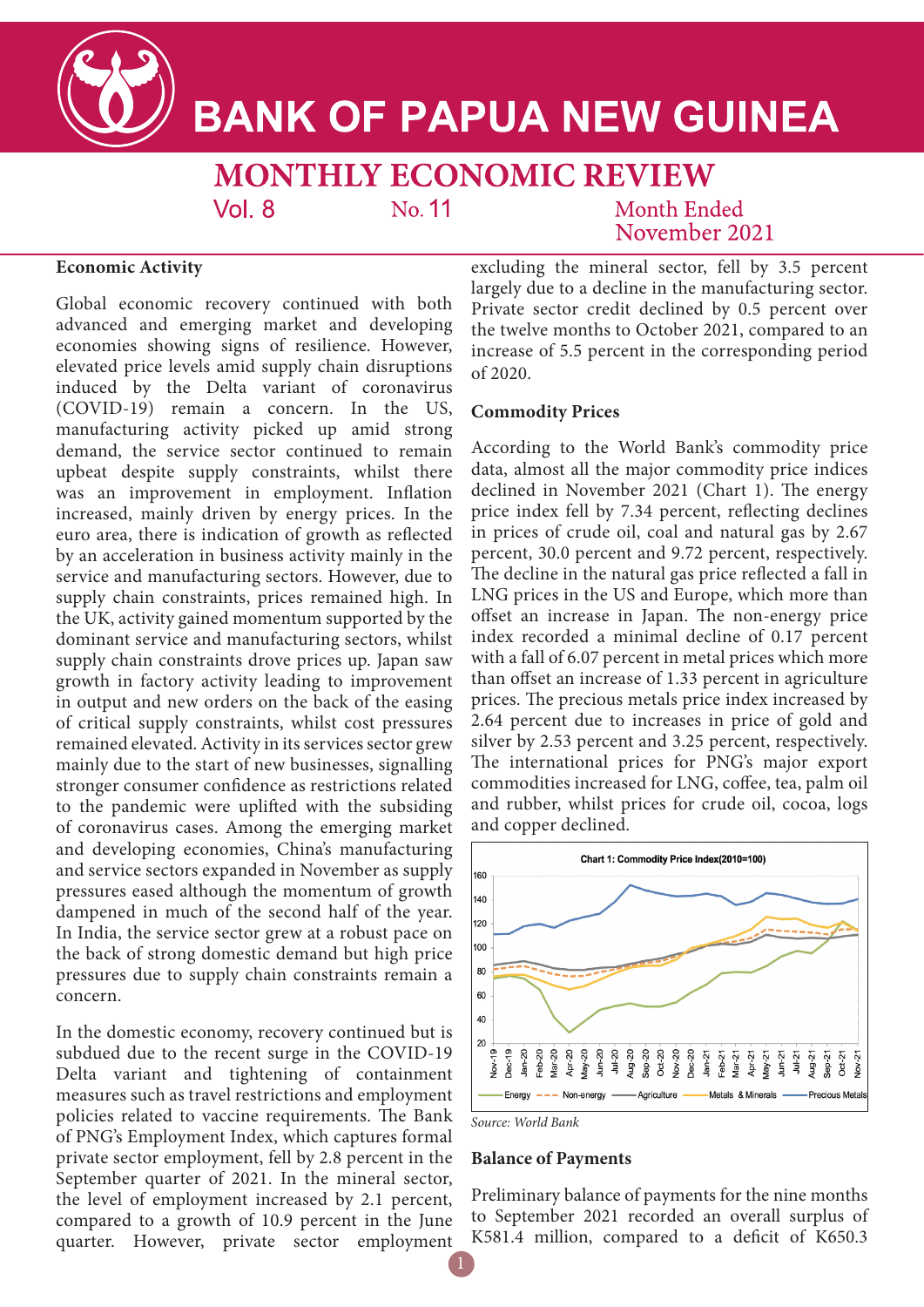million in the corresponding period of 2020. This outcome was due to a surplus of K16,166.4 million in the current account, which more than offset a deficit of K15,582.9 million in the capital and financial account. The surplus in the current account was due to a trade surplus and net transfer receipts, which offset net service and income payments. The deficit in the capital and financial account was attributed to net outflows from direct and other investments reflecting inter-company related transactions and buildup in offshore foreign currency account balances respectively, combined with net Government loan repayments.

The level of gross foreign exchange reserves at the end of September 2021 was US\$2,577.2 (K8,886.8) million, sufficient for 8.3 months of total and 14.9 months of non-mineral import covers. As at 30<sup>th</sup> November 2021, the level of gross foreign exchange reserves was US\$2,603.90 (K8,979.10) million.

## **Exchange Rate**

The average monthly kina exchange rate stabilised against the US dollar (USD) at US\$0.2850 whilst it appreciated by 1.03 percent against the Australian dollar (AUD) to A\$0.3899 as at  $30<sup>th</sup>$  November 2021, compared to the previous month. Inflows into the foreign exchange market remain strong and combined with the Central Bank's monthly interventions, continue to support the foreign exchange market, thus maintaining the stability in the Kina/USD exchange rate. The appreciation of the kina against the AUD reflected cross-currency movements as the AUD depreciated against the USD over the reporting period. The average monthly Trade Weighted Index (TWI) increased by 0.52 percent to 27.52 in November compared to the previous month, largely due to the appreciation of kina exchange rate against the AUD (Chart 2).





## **Inflation**

Annual headline Retail Price Index (RPI) to November 2021 increased by 3.5 percent, compared to 3.3 percent in October. This outcome was due to

price increases in the 'Transport', 'Alcoholic beverages, tobacco and betelnut', 'Household Equipment', 'Food and non-alcoholic beverages', 'Housing' and 'Miscellaneous' expenditure groups. The increase in the 'Transport' group was due to an increase in the 'Fuel and lubricants' sub-group mainly reflecting higher international prices of crude oil. The increase in the 'Alcoholic beverages, tobacco and betelnut' group reflected increases in the 'Betelnut' and 'Alcoholic beverages' sub-groups mainly due to hikes in betelnut prices. The increase in the 'Food and nonalcoholic beverages' group was due to increases in all sub-groups, with the largest increases coming from the 'Other food products', 'Oil and fats' and 'Dairy products, eggs and cheese' sub-groups. The increase in the 'Household' group mainly reflected an increase in the 'Maintenance goods' sub-group. The increase in the 'Housing' group reflected an increase in the 'Cooking' sub-group, which mainly reflected an increase in the price of kerosene. The annual RPI excluding seasonal items, and RPI excluding seasonal items and fuel increased by 3.3 percent and 1.1 percent, respectively (Chart 3). Quarterly headline RPI inflation increased by 0.3 percent in the three months to November 2021, compared to an increase of 1.0 percent in the previous quarter.



*Source: Bank of PNG*

## **Fiscal Operations**

The outcome of the fiscal operations of the National Government show a deficit of K3,335.0 million for the nine months to September 2021, compared to a deficit of K3,259.2 million over the same period in 2020. Total revenue increased by K1,178.8 million to K8,747.6 million and total expenditure by K1,254.5 million to K12,082.5 million, compared to 2020. The increase in revenue was attributed to both tax and nontax revenue, mainly Goods and Service Tax (GST), personnel and company income taxes and mining and petroleum/gas dividends. The increase in expenditure was driven by recurrent expenditure, mainly on personnel emoluments and good and services for both national and provincial governments. The deficit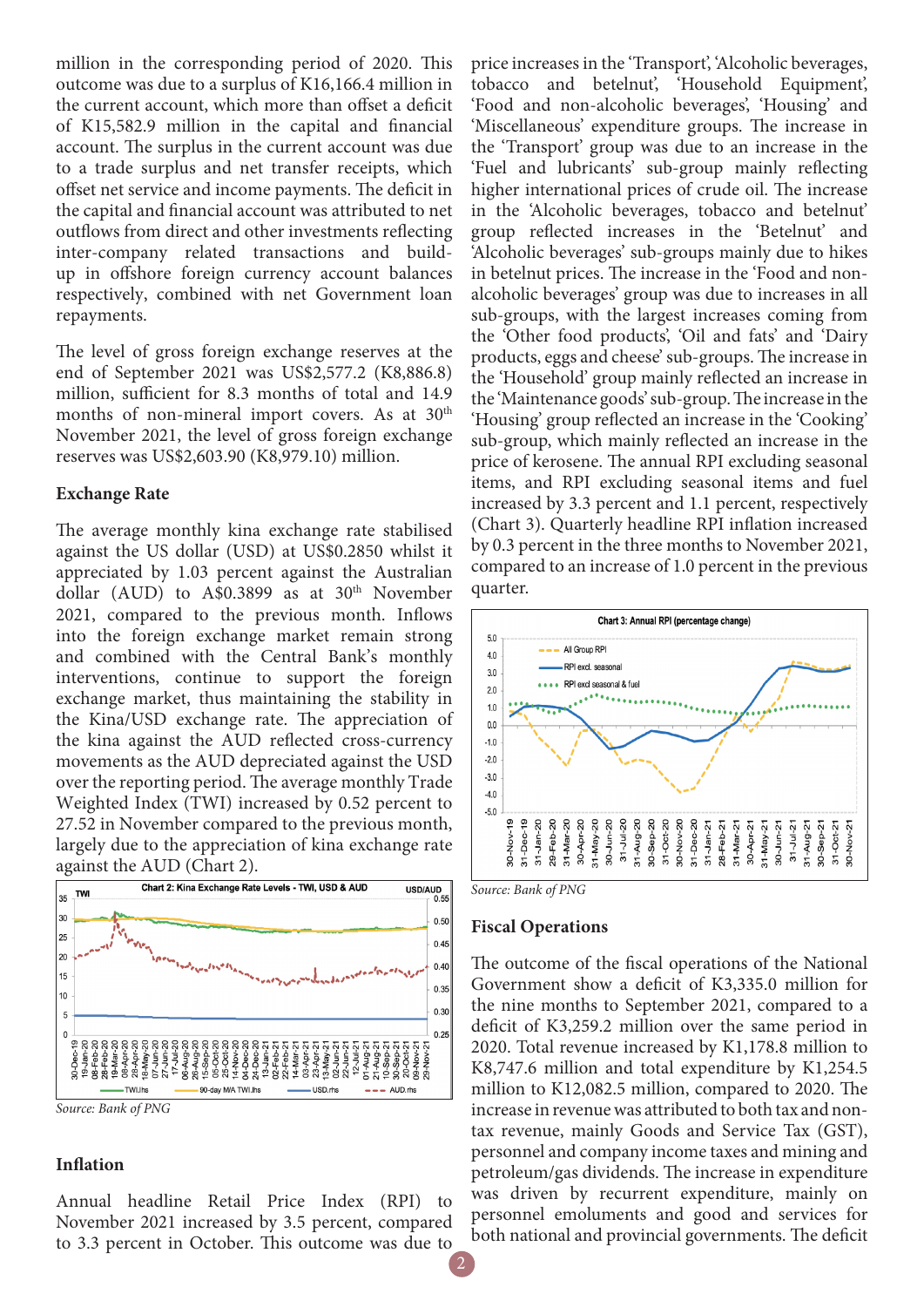was mainly financed from domestic sources through the issuance of Treasury bills and Treasury bonds totalling K3,019.4 million, and from external sources with the sum of K315.6 million.

The 2022 National Budget and the 2021 Supplementary Budget Bill were both presented in Parliament in November 2021. The 2021 Supplementary Budget estimated total revenue at K13,674.7 million, an upward revision of K679.7 million from the original budget, and total expenditure at K20,287.5 million which is K679.7 million higher than the 2021 National budget. With the same adjustments done to both the revenue and expenditure, the total deficit remains unchanged at K6,612.8 million (7.1 percent of total GDP).

The 2022 National Budget has a planned total revenue of K16,190.2 million and expenditure of K22,174.8 million, hence, a deficit of K5,984.7 million (5.9 percent of nominal GDP), compared to the 2021 Supplementary Budget. The revenue is composed of K12,522.8 million in taxes, K1,824.9 million in donor grants and K1,842.5 million in non-tax (or other) revenue. On the expenditure side, about 61.0 percent is budgeted for operational expenses whilst the remaining 39.0 percent is planned for capital related spending. The deficit will be financed from domestic and external financing sources. External financing totals K3,744.7 million and is comprised of K708.1 million from concessional sources and K3,056.2 million from extraordinary sources, which more than offsets K19.7 million repayments to external commercial sources.

## **Domestic Interest Rates & Monetary Aggregates**

Over the month to week-ending 26<sup>th</sup> November 2021, the Central Bank Bill (CBB) rates for the 28-day, 63-day and 91-day terms declined by 1.0 basis points (bps) each to 1.29 percent, 1.98 percent and 1.97 percent, respectively, while the Treasury Bill (T-bill) rate for the 182-day term fell 1.0 bps to 4.43 percent. The interest rates for the 273-day and 364-day T-bill terms were unchanged at 6.04 percent and 7.20 percent, respectively. The weighted average interest rates on wholesale deposits (K500,000 and above) show mixed movements over the same period. The rates for the 30-day and 60-day rose by 78 bps and 59 bps to 1.71 percent and 1.10 percent, respectively. The rates for 90-day, 180-day, 270-day and 360-day terms fell by 27 bps, 28 bps, 177 bps and 69 bps to 0.27

percent, 0.62 percent, 0.73 percent and 1.02 percent, respectively (Chart 4).



*Source: Bank of PNG*

Broad money supply increased by 11.3 percent over the year to October 2021, compared to an increase of 5.7 percent in the corresponding period of 2020. This is mainly driven by an increase in net domestic assets (NDA), which more than offset a decline in net foreign assets. The increase in NDA was from the increase in net claims on Central Government. Monetary base increased by 5.1 percent in October 2021, compared to an increase of 12.2 percent in the corresponding period of 2020. This outcome reflected increases in currency in circulation and deposits of commercial banks (mainly cash reserve requirements) at the Central Bank.

Commercial banks' lending to public non-financial corporations, other financial corporations and other resident sectors increased by K107.7 million to K13,606.5 million between December 2020 and weekending  $26<sup>th</sup>$  November 2021. The increase was driven by advances to the Government, mining, service, retail and household sectors. Over the year, the weekly average lending by banks decreased by 1.5 percent to K13,443.8 million. Deposit levels as at  $26<sup>th</sup>$  November 2021 increased by K1,854.6 million to K24,593.9 million, compared to the end of 2020. The increase mainly reflected placements by the Government, mining, agriculture, service, petroleum, construction, forestry and telecommunication sectors. Over the year, the weekly average deposits increased by 11.0 percent to K23,683.7 million.

# **Monetary Policy**

The Bank maintained the policy signalling rate, the Kina Facility Rate at 3.0 percent in the month of November 2021.

*Authorised for release by:* **Benny B M Popoitai,** *MBE*  **Acting Governor**